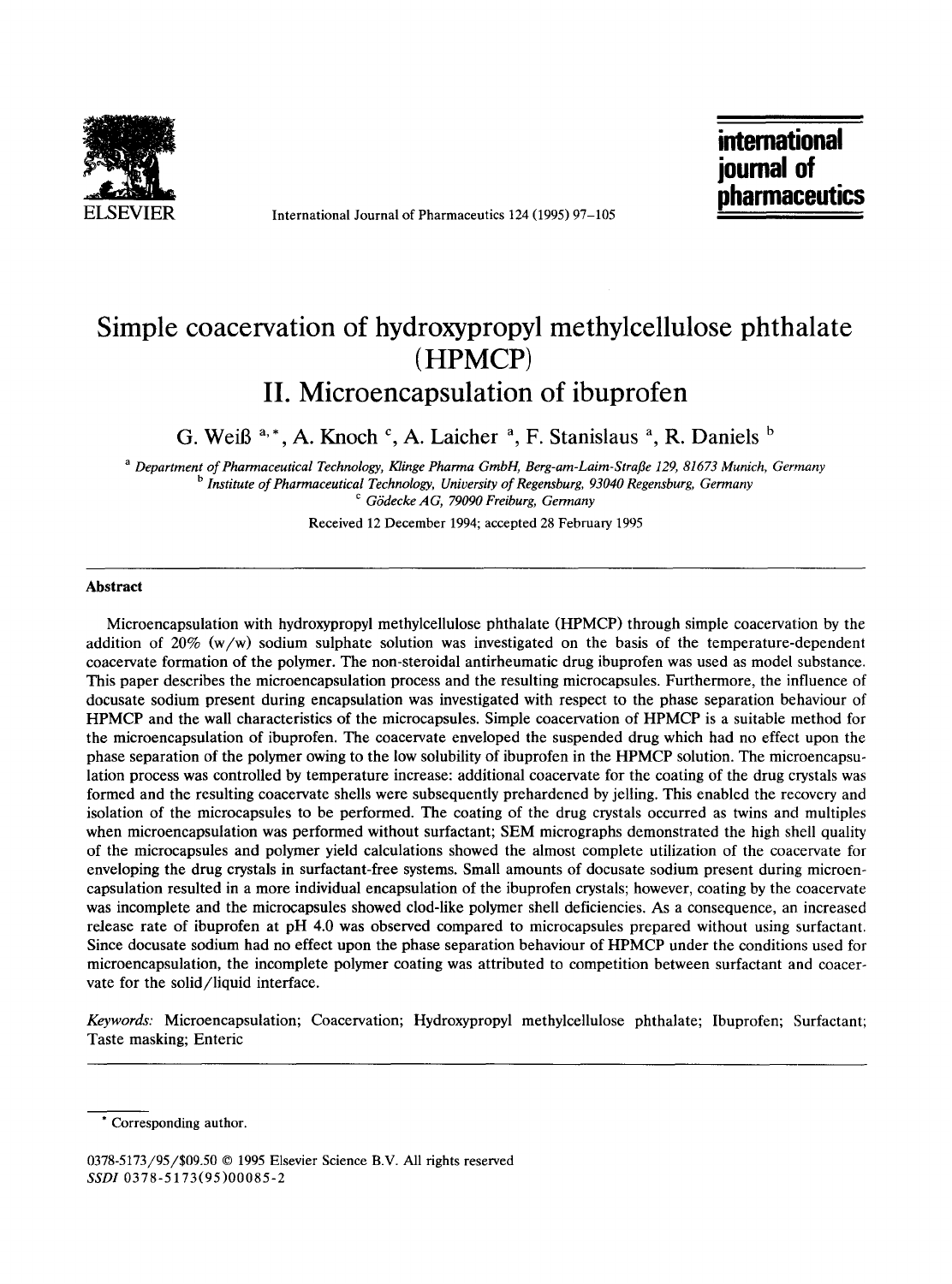## **1. Introduction**

The coacervate formation of hydroxypropyl methylcellulose phthalate (HPMCP) is both pHand temperature-dependent (Weiß et al., 1995). This is attributable to the chemical structure of the polymer. While the methyl and hydroxypropyl substituents are responsible for the temperaturedependent hydration and the tendency to gelation of the polymer at higher temperatures, the phthalyl substituents are the cause of pH-dependent hydration and coacervate formation. Therefore, a temperature gradient which runs contrary to that described for cellulose acetate phthalate (Merkle and Speiser, 1973) appears to be suitable for microencapsulation with HPMCP by simple coacervation. This study describes the feasibility of such a process and the quality of the resulting microcapsules.

Ibuprofen, a poorly water soluble drug belonging to the non-steroidal antirheumatic agents with arylpropionic acid structure (Reynolds, 1989), was used as model compound. Ibuprofen possesses a bitter taste and is irritating to the throat. Since ibuprofen is mainly absorbed in the small intestine (Geisslinger et al., 1989) its unpleasant taste can be masked by an enteric coating without loss of bioavailability. Furthermore, a multiparticulate system was thought to be preferable to a singleunit dosage form, since the small particles spread out more uniformly in the gastro-intestinal tract (Stanislaus and Huber, 1987).

#### **2. Materials and methods**

# *2.1. Materials*

Ibuprofen distributed by Boots (Ibuprofen 50 ® lot no. 223964, Boots Co. PLC, Nottingham, UK) was chosen as active ingredient and was used without further treatment; hydroxypropyl methylcellulose phthalate  $(HP 55<sup>®</sup>$  lot no. 906077, Shinetsu Chemicals, Tokyo, Japan) had a specific content of 19.2% (w/w) methyl, 5.9% (w/w) hydroxypropyl and 32.4% (w/w) phthalyl moieties; docusate sodium (USP XXII) was purchased from

Merck (Darmstadt, Germany) and was used in a 0.01 M aqueous solution; sodium sulphate (Merck, Darmstadt, Germany) was used as coacervating agent in a  $20\%$  (w/w) aqueous solution. All other chemicals were of analytical grade and were used as received.

# *2.2. Preparation of hydroxypropyl methylcellulose phthalate solutions*

All trials were performed with polymer solutions containing 50 parts HPMCP, 20 parts sodium monohydrogen phosphate dihydrate and 930 parts demineralized water. The solutions had a pH value of 5.45 ( $\pm$ 0.05) and were prepared as described in the accompanying paper (WeiB et al., 1995). All trials were performed with polymer solutions stored at room temperature for a maximum of 2 weeks.

# *2.3. Wet weight, composition and polymer yield in the polymer-rich phases*

The isolation of the polymer phases was performed as described previously (Weiß et al., 1995). The procedure had to be slightly modified in the case of ibuprofen- and surfactant-containing systems: Ibuprofen (33.3 g) was suspended in the 5%  $(w/w)$  HPMCP solution (200.0 g) at 35 $\degree$ C for approx. 15 min. After addition of one-third of the predetermined amount of the  $20\%$  (w/w) sodium sulphate solution (total 118.7 g), the undissolved part of the drug was removed by filtration (glass fiber microfilter 0.7  $\mu$ m, Whatman, Maidstone, UK). The clear solution was then weighed and the calculated residual amount of the sodium sulphate solution was added. In the surfactantcontaining system, the calculated amount of a 0.01 M solution of docusate sodium (total 0.9 g) was also added after filtration of the drug crystals in order to avoid adsorption-related loss of the surfactant.

The wet weights, compositions and polymer yields of the coacervates were determined as previously described (Weiß et al., 1995). In the case of drug-containing systems, the polymer content was calculated from the thermogravimetric analy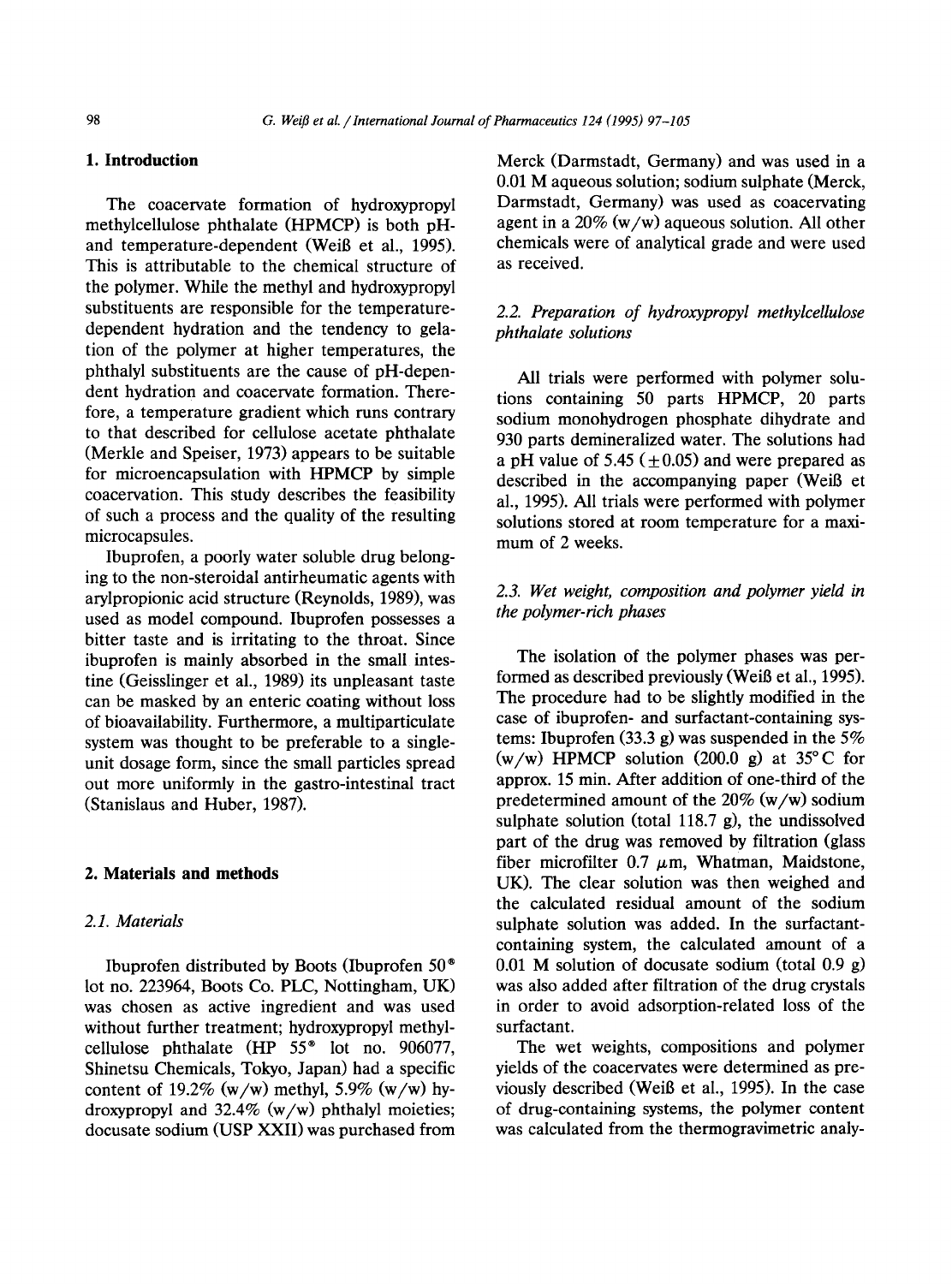sis by subtracting the ibuprofen content determined by HPLC from the total of polymer and drug.

# *2.4. Preparation of microcapsules*

The microencapsulation of ibuprofen was performed in a double-jacketed reactor (IKA Laborreaktor LR-A 250 with stirrer RE 162A \$3, Janke and Kunkel, Staufen, Germany) equipped with a four-armed stirrer on two levels. The stirring speed was set constant at 350 rpm.

The microencapsulation process is illustrated in Fig. 1:200 g of the 5%  $(w/w)$  polymer solution were filled into the reactor and optionally 0.9 g docusate sodium solution  $(0.01 \text{ M})$  were added. 33.3 g ibuprofen were suspended at 20°C for approx. 15 min. Subsequently, 118.7 g of a 20% (w/w) sodium sulphate solution were added gradually within 15 min under continuous stirring. The system was then heated slowly to  $50^{\circ}$ C at a rate of  $0.5^{\circ}$  C/min (Haake F2-K water bath with PG10 temperature control unit, Haake Meßtechnik, Karlsruhe, Germany) to further induce phase separation and to preharden the HPMCP coacervate envelopes. While adding sodium sulphate solution and during heating, samples were withdrawn and examined microscopically (Olympus CK Inversmikroskop, Olympus Optical, Hamburg, Germany). The microcapsules were then decanted and washed three times with 200 g of an  $8.5\%$  (w/w) sodium sulphate solution at  $50^{\circ}$  C. Subsequently, the microcapsule walls were hardened by adding 150 g acetic acid  $(5\% \text{ w/w})$  and stirring for 30 min. Further purification of the microcapsules was performed by washing three times with 200 g diluted acetic acid. The microcapsules were then filtered and air-dried on trays for 48 h. The dry microcapsules were carefully passed through a 500  $\mu$ m sieve to



Fig. 1. Flow chart for the microencapsulation of ibuprofen by simple coacervation with HPMCP.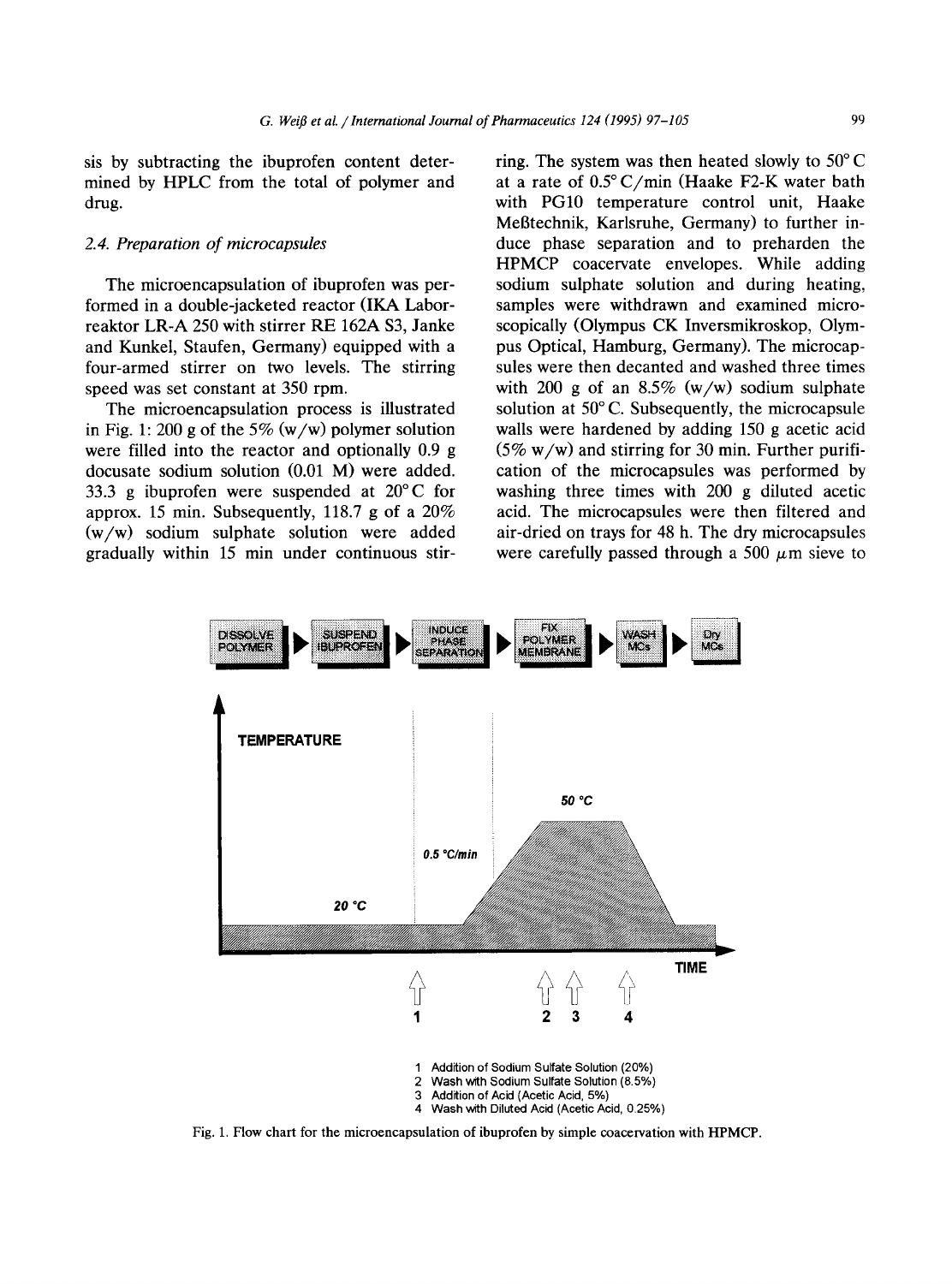remove coarse particles and agglomerates. The yield of microcapsules with a particle size  $\leq 500$  $\mu$ m was 98%.

# *2.5. Ibuprofen assay*

The ibuprofen content in the isolated polymer phases, microcapsules and samples withdrawn during the dissolution test was determined by an HPLC method (Weiß et al., 1993a).

# *2.6. HPMCP yield for microencapsulation*

The calculation was based on the procedure described by Merkle and Speiser (1973). The absolute polymer mass precipitated on the ibuprofen crystals was determined from the polymer content and the total weight of the obtained microcapsules. The HPMCP yield was then calculated on the basis of the total amount of polymer used per microencapsulation.

#### *2. 7. Dissolution tests*

The enteric properties of the microcapsules were tested by a modified USP XXII paddle method for enteric-coated articles. Approx. 250 mg microcapsules containing 200 mg ibuprofen were used at a paddle speed of  $100$  rpm  $(37^{\circ}$  C). The initial dissolution medium was 1000 ml simulated gastric fluid pH 1.2 (2 g NaCI in 0.08 N HC1). After 120 min, 14.2 g Tris were added and

the pH was adjusted to 7.2 by adding 2 N HCI or 2 N NaOH.

The integrity of the polymer wall was checked using an 0.05 M pH 4.0 phosphate buffer as dissolution medium (1000 ml) and the USP XXII dissolution apparatus II at a paddle speed of 100 rpm  $(37^{\circ}$  C). The sample weight was approx. 20 mg microcapsules corresponding to 15 mg ibuprofen. All experiments were carried out 6-fold.

## *2.8. Powder characteristics*

Determination of the particle size distribution was determined by sieve analysis (Alpine Luftstrahlsieb, Alpine, Augsburg, Germany). The mean particle size was calculated on the basis of the cumulative percentage mass of undersize material according to RRSB.

The untapped and tapped bulk densities were measured according to DIN 53912 and DIN ISO 787 part 11, respectively. Deviating from these methods, the samples were not dried for 2 h at 105°C because of the low melting point of ibuprofen. The angle of repose was determined according to DIN ISO 4324 and the water content of the microcapsules was analysed by Karl-Fischer titration (KF-Titrino 701 with Ti-Stand 703, Deutsche Metrohm, Filderstadt, Germany).

# *2,9. Scanning electron microscopy*

The microcapsules were fixed on aluminium mounts using a thin layer of conductant silver

Table 1

Wet weight, quantitative composition and polymer yield of the polymer-rich phases of HPMCP isolated at 35°C in the absence and presence of ibuprofen as well as in the presence of an additional surfactant (docusate sodium)

|                                     | Without ibuprofen and<br>without surfactant | With ibuprofen and<br>without surfactant | With ibuprofen and<br>with surfactant |
|-------------------------------------|---------------------------------------------|------------------------------------------|---------------------------------------|
| Wet weight $a$ (% w/w) (S.D.)       | 7.21(0.47)                                  | 6.89(0.67)                               | 6.99(0.59)                            |
| Composition $\alpha$ (% w/w) (S.D.) |                                             |                                          |                                       |
| <b>HPMCP</b>                        | 15.54(0.32)                                 | 15.54(0.13)                              | 15.94(0.43)                           |
| Ibuprofen                           | -                                           | 0.10(0.01)                               | 0.11(0.00)                            |
| Total electrolyte                   | 6.44(0.04)                                  | 6.44(0.08)                               | 6.38(0.13)                            |
| Water                               | 78.02 (0.28)                                | 77.92 (0.16)                             | 77.57 (0.51)                          |
| Yield of HPMCP $b(\%)$              | 35.7                                        | 34.1                                     | 35.5                                  |

 $n = 4$ .

 $<sup>b</sup>$  Calculated from the results of the compositions and the wet weights.</sup>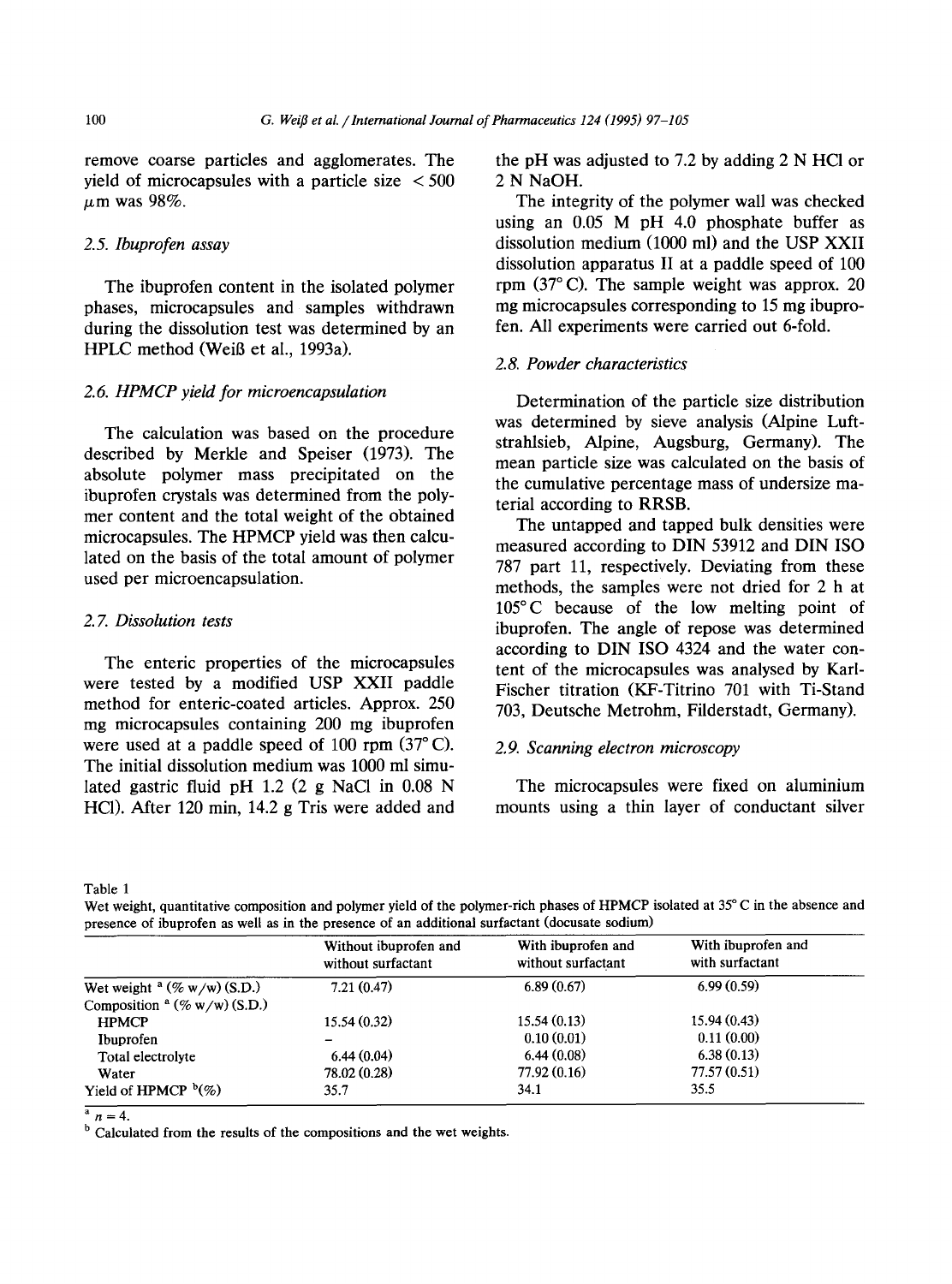paint. The photomicrographs were taken by a Stereoscan 350 MK3 scanning electron microscope (Cambridge Instruments, Cambridge, UK) after sputtering the samples with a gold layer using a sputter coater S 150 (Edwards Kniese, Marburg, Germany).

# **3. Results and discussion**

# *3.1. Effect of ibuprofen on coacervate formation*

Primarily the influence of suspended ibuprofen on the coacervate formation of HPMCP was investigated. For this purpose, coacervation was induced at  $35^{\circ}$ C in drug-free and drug-containing systems. After isolation of the coacervates, they were characterized with respect to their wet weights, quantitative compositions and polymer yields (Table 1). None of the investigated parameters revealed a significant difference between the systems with and without active ingredient. This is probably the result of the very low solubility of ibuprofen in the HPMCP solution  $(< 0.1\%$ w/w), which caused only a marginal pH drop (0.05 units) after suspending the drug. This behaviour is in contrast to the microencapsulation of ibuprofen by simple coacervation with cellulose acetate phthalate or Eudragit L100-55<sup>®</sup> where higher pH values of the polymer solutions or additionally present cosolvents led to an increased solubility of the drug and to a marked effect upon the phase separation of the polymers (WeiB et al., 1993a,b).

# *3.2. Microencapsulation*

The coating behaviour of polymer solutions with various HPMCP concentrations was examined in preliminary trials. It became obvious that 5% (w/w) solutions were superior to 2% (w/w) solutions with respect to their ability for individual enveloping of suspended ibuprofen crystals (WeiB, 1991). All further microencapsulation experiments were hence performed with  $5\%$  (w/w) HPMCP solutions.

The course of ibuprofen microencapsulation by simple coacervation with HPMCP is illustrated in Fig. 1. After the addition of the  $20\%$  (w/w) sodium sulphate solution at  $20^{\circ}$ C, a coacervate became visible microscopically. However, the suspended drug crystals were coated only by a very thin and partly incomplete coacervate layer while



Fig. 2. Coating behaviour for the ibuprofen crystals by HPMCP coacervate at 20, 35 and  $50^{\circ}$  C.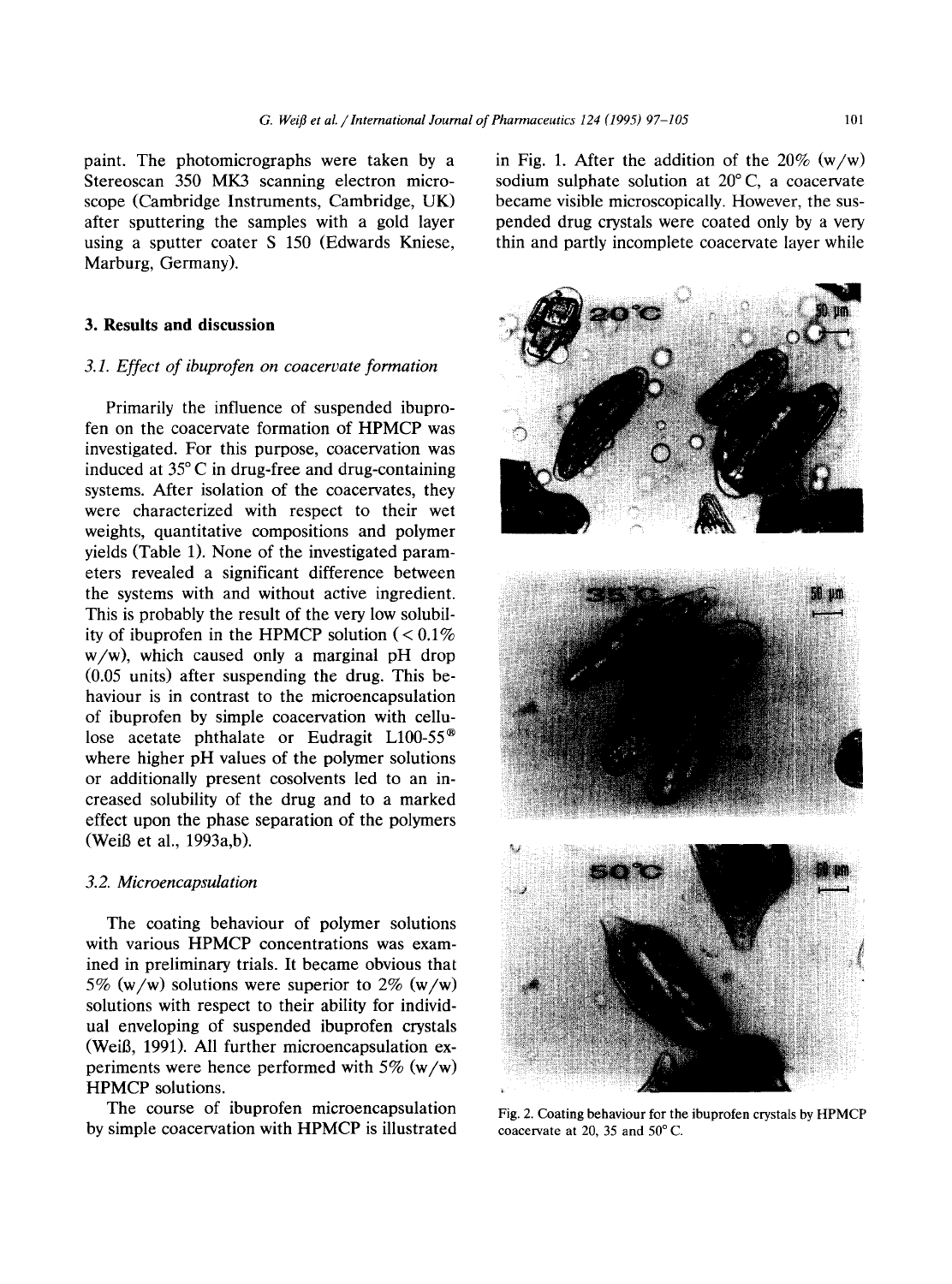a considerable amount of free coacervate occurred which was not used for coating. Subsequent gradual temperature increase to  $35-40^{\circ}$ C led to the formation of additional coacervate which was deposited around the ibuprofen crys-



Fig. 3. SEM micrographs of ibuprofen microcapsules prepared in the absence (A,B) and presence of docusate sodium (C) during encapsulation.



Fig. 4. Dissolution profile of ibuprofen during the enteric property test from microcapsules prepared in the absence of docusate sodium (©) in comparison to uncoated ibuprofen crystals  $(\triangle)$ .

tals. Further increase in temperature up to 50°C resulted in the gelation of the polymer coats. This was seen microscopically by the spiral shape of the microcapsules and the crinkled structure of the polymer shells. Fig. 2 shows the different steps of coating during the temperature increase.

The gelation of the HPMCP coacervate by increasing the temperature corresponds to the transition from the coacervate to the precipitate region in the temperature-dependent phase diagram of the polymer (WeiB et al., 1995; Fig. 3). Owing to the synergistic effect of total electrolyte and temperature, an analogous process should also be possible at 20°C by continuously increasing the amount of sodium sulphate added; however, the temperature rise method has the advantage that the process can be performed evenly over the whole vessel. This results in a more uniform gelation of the coacervate shells and moreover, reduces the amount of electrolyte necessary.

Microscopic in-process controls performed during the microencapsulation revealed a tendency towards the formation of twins and multi-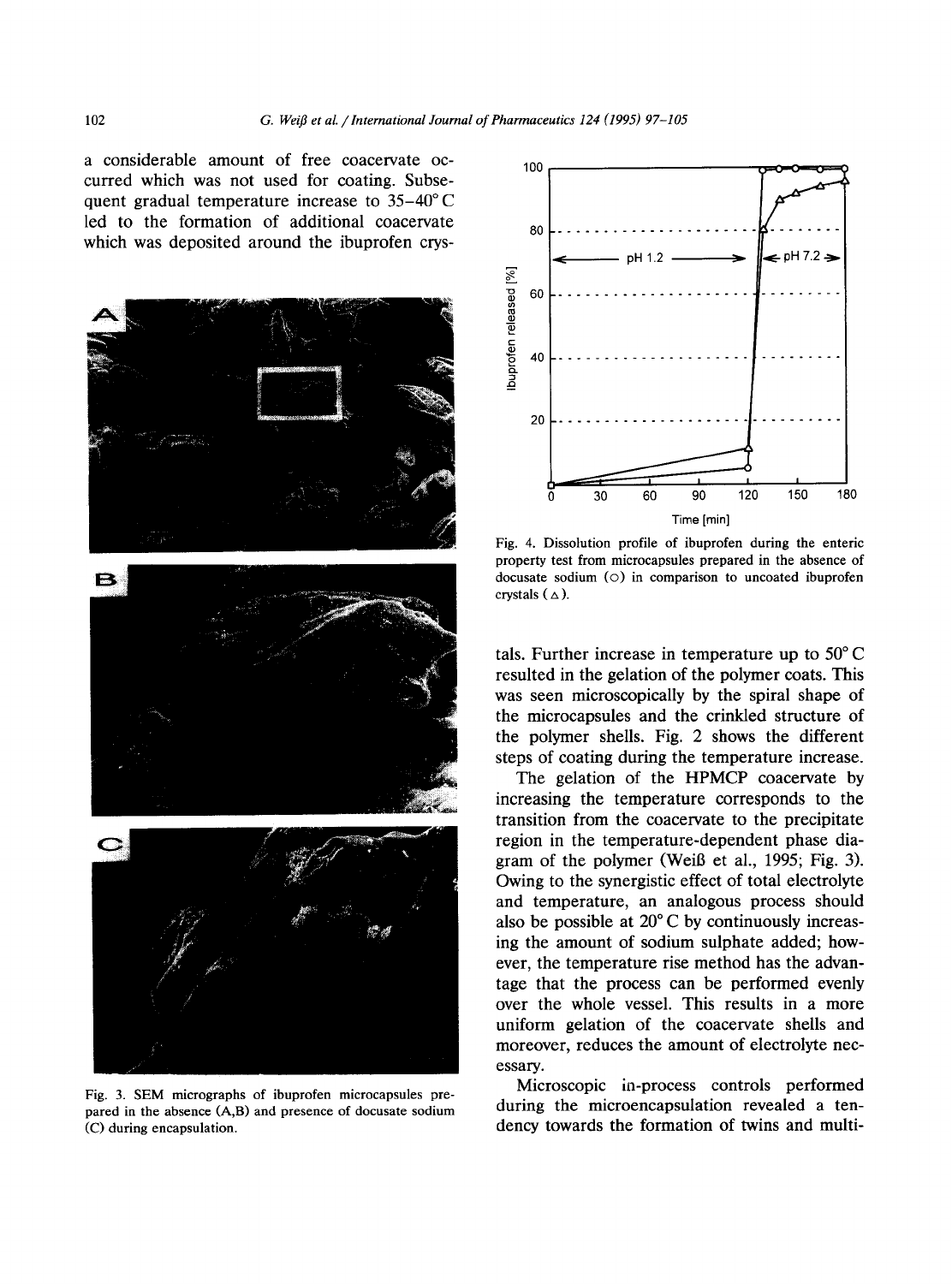

Fig. 5. Dissolution profile of ibuprofen at pH 4.0 from microcapsules prepared in the absence  $(0)$  and presence  $(0)$  of docusate sodium in comparison to uncoated ibuprofen crystals  $(\triangle)$ .

ples. This effect became more pronounced with increasing temperature and could partly be compensated by adding small amounts of docusate sodium solution. The use of surfactants for the improvement of the microencapsulation with HPMCP is also described in the literature (Fekete and Tibor, 1983; Calanchi, 1984), The effect of docusate sodium was hence investigated with respect to the phase separation behaviour of the polymer. Table 1 illustrates that neither the wet mass nor the composition or the polymer yield of the coacervates was affected by the presence of the surfactant.

#### *3.3. Characterization of the microcapsules*

Typical powder characteristics of the obtained microcapsules in comparison to the uncoated ibuprofen crystals are listed in Table 2. The mean particle size of the microcapsules is substantially larger than that of the uncoated drug. This is probably caused by collision-induced aggregations during manufacturing and by stickiness during the recovery and drying of the microcapsules; however, the imperfect suspending of the ibuprofen crystals might also have contributed to this result. The presence of docusate sodium during the microencapsulation revealed a more discrete enveloping of the drug. Table 2 also demonstrates that the microencapsulation of the active ingredient resulted in improved flow characteristics and smaller loose and tapped densities.

SEM micrographs of the samples are shown in Fig. 3. Distinct differences in the wall characteristics of microcapsules prepared with and without the presence of docusate sodium during encapsulation are visible. The active ingredient was encapsulated mostly as twins and multiples when no suffactant was used: The microcapsules possess thick and complete polymer coatings as well as poles typical of coacervation; except for a few and small crater-like dents no deficiencies in the capsule walls are visible. In contrast, when docusate

Table 2

Powder characteristics of ibuprofen HPMCP microcapsules prepared in the absence (microcapsules without suffactant) and presence of docusate sodium (microcapsules with surfactant), and of the uncoated ibuprofen crystals

|                                   | Microcapsules without<br>sufactant | Microcapsules with<br>surfactant | Ibuprofen crystals<br>(uncoated) |
|-----------------------------------|------------------------------------|----------------------------------|----------------------------------|
| Mean particle size d' $(\mu m)^a$ | 210                                | 137                              | 72                               |
| Angle of repose $(°)$             | 32.9                               | n.d.                             | > 85                             |
| Untapped bulk density $(g/ml)$    | 0.43                               | n.d.                             | 0.47                             |
| Tapped bulk density $(g/ml)$      | 0.51                               | n.d.                             | 0.60                             |

 $a/d$  calculated by RRSB.

n.d., not determined.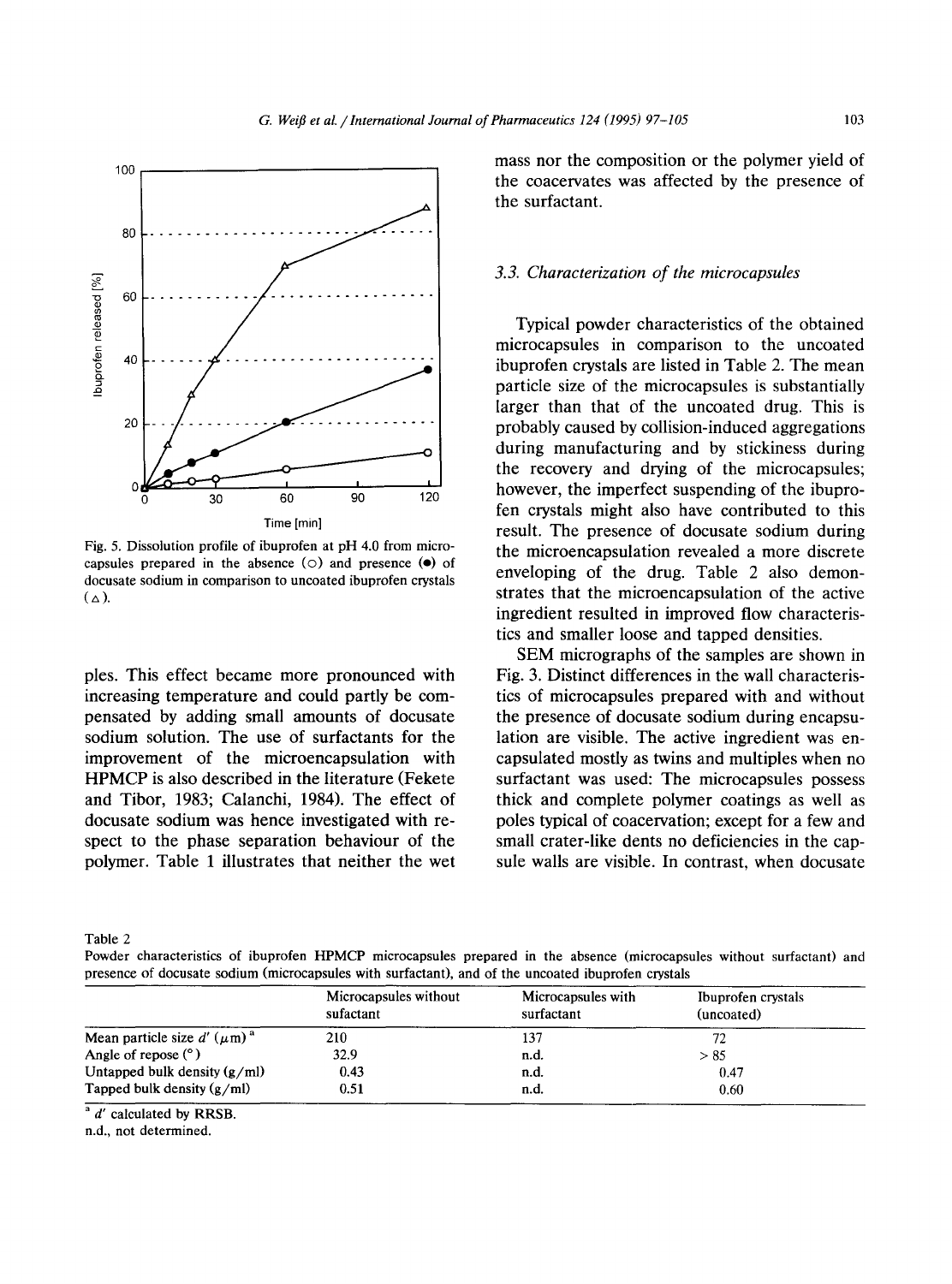Table 3

Ibuprofen, water and HPMCP content of the microcapsules and HPMCP yield for microencapsulation in the absence (microcapsules without surfactant) and presence of docusate sodium (microcapsules with surfactant)

|                                           | Microcapsules without surfactant | Microcapsules with surfactant |
|-------------------------------------------|----------------------------------|-------------------------------|
| Content $(\%)$                            |                                  |                               |
| Ibuprofen $a(S.D.)$                       | 83.78 (0.35)                     | 85.58 (0.29)                  |
| Water $b$ (S.D.)                          | 0.64(0.03)                       | 0.59(0.04)                    |
| HPMCP $C(S.D.)$                           | 15.58 (0.29)                     | 13.83(0.24)                   |
| HPMCP yield for microencapsulation $(\%)$ | 58.8                             | 48.9                          |

 $\frac{a}{n}=4.$  $\frac{b}{n}$  in = 2.

 $\degree$  Calculated as residue from the contents of ibuprofen and water.

sodium was present during the encapsulation process, the number of twins and multiples was distinctly reduced and the polymer coatings showed large clod-like deficiencies.

The compositions of the microcapsules prepared with and without docusate sodium as well as the corresponding HPMCP yields are given in Table 3. The HPMCP yield for microencapsulation in the docusate sodium-free system corresponds precisely to the percentage polymer salted out into the polymer-rich phase at  $50^{\circ}$  C (58.3%; WeiB et al., 1995; Table 3). This demonstrates the almost complete deposition of the coacervate around the suspended drug crystals during microencapsulation in the absence of docusate sodium and reveals the high efficiency of the procedure as compared to simple coacervation systems with cellulose acetate phthalate for which polymer yields of 45% are described in the literature (Merkle and Speiser, 1973).

However, the HPMCP content was significantly lower for the microcapsules prepared in the presence of docusate sodium. This resulted in approx. 10% less HPMCP yield compared to the surfactant-free microencapsulation system. Since a surfactant influence on the phase separation behaviour of HPMCP and especially on the polymer yield in the coacervate was not observed (compare to Table 1), the surfactant obviously does affect the ability of the coacervate to adhere to the ibuprofen crystals. This is in accordance with literature data describing other phase separation procedures where the encapsulation process was negatively affected by the addition of surfactants (Luzzi and Gerraughty, 1967; Siddiqui and Taylor, 1983; Rozenblat et al., 1989; Watts et al., 1991). These effects are attributed to electrostatic repulsions or competitive reactions to the surface to be coated. In the case of HPMCP, which is a phthalyl derivative of the surface-active hydroxypropyl methylcellulose (Sarkar, 1984; Fite', 1987), a competitive adsorption of the polymer and the surfactant at the ibuprofen surface can be discussed.

The microcapsules prepared from systems with and without docusate sodium were additionally characterized by dissolution tests. The microcapsules met the USP XXII requirements for enteric-coated articles (Fig. 4). At pH 1.2, less than 10% of the active ingredient was released within 2 h while ibuprofen was entirely dissolved within 10 min following a change in pH to 7.2. However, the dissolution profile of the microcapsules showed only slight differences from the pH-dependent dissolution behaviour of the uncoated drug. The release was hence additionally tested at pH 4.0 with reduced sample weights. While no polymer dissolution is detectable under these conditions (Adams, 1990; Spitael and Kinget, 1979), the solubility of the active ingredient in the dissolution medium is increased and a more differentiated statement on the microcapsule wall quality can be made. Fig. 5 gives the results. For both microcapsules, drug dissolution was delayed compared to uncoated ibuprofen; however, the incomplete polymer coat of the microcapsules